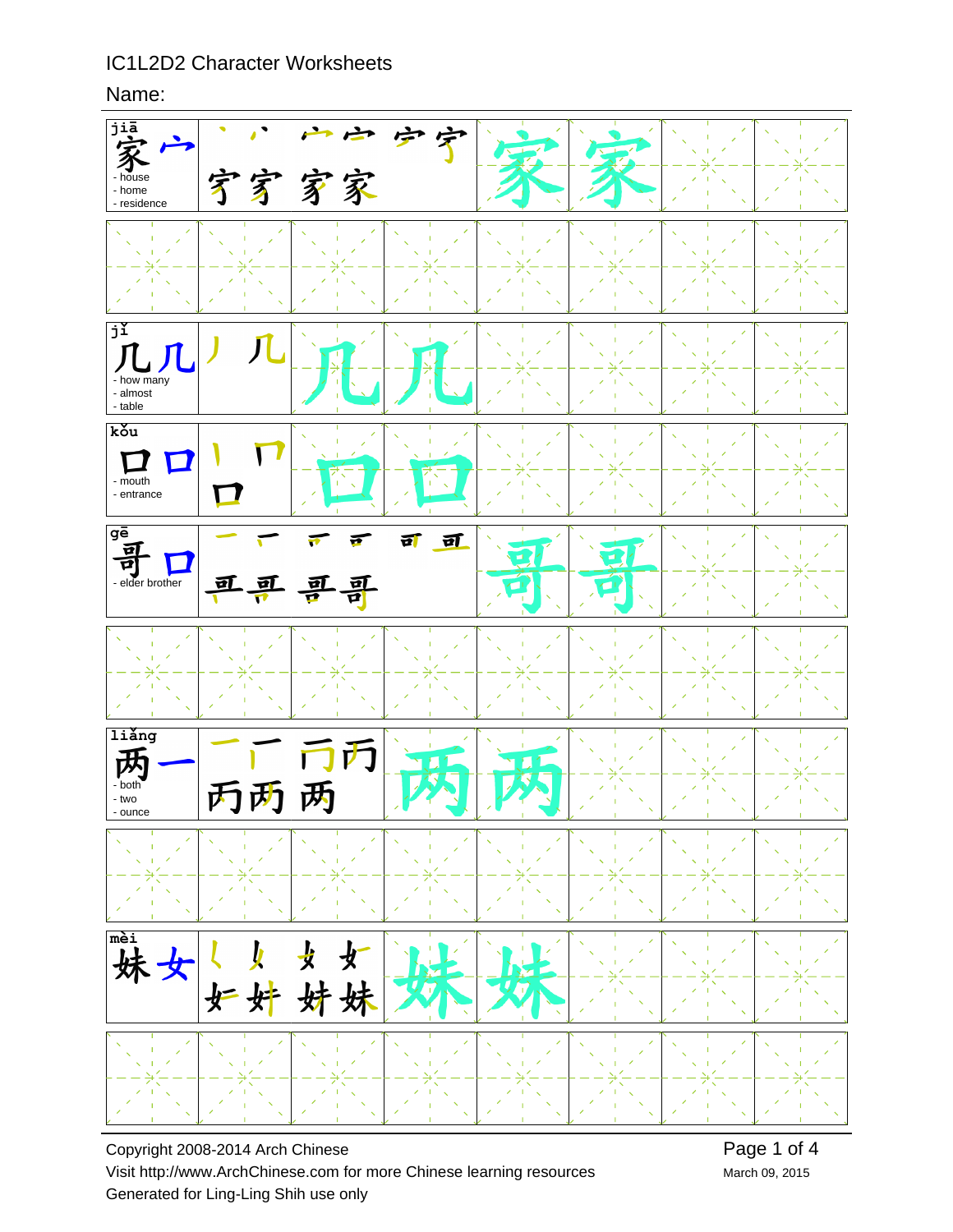### Name:



Copyright 2008-2014 Arch Chinese Visit http://www.ArchChinese.com for more Chinese learning resources Generated for Ling-Ling Shih use only

March 09, 2015 Page 2 of 4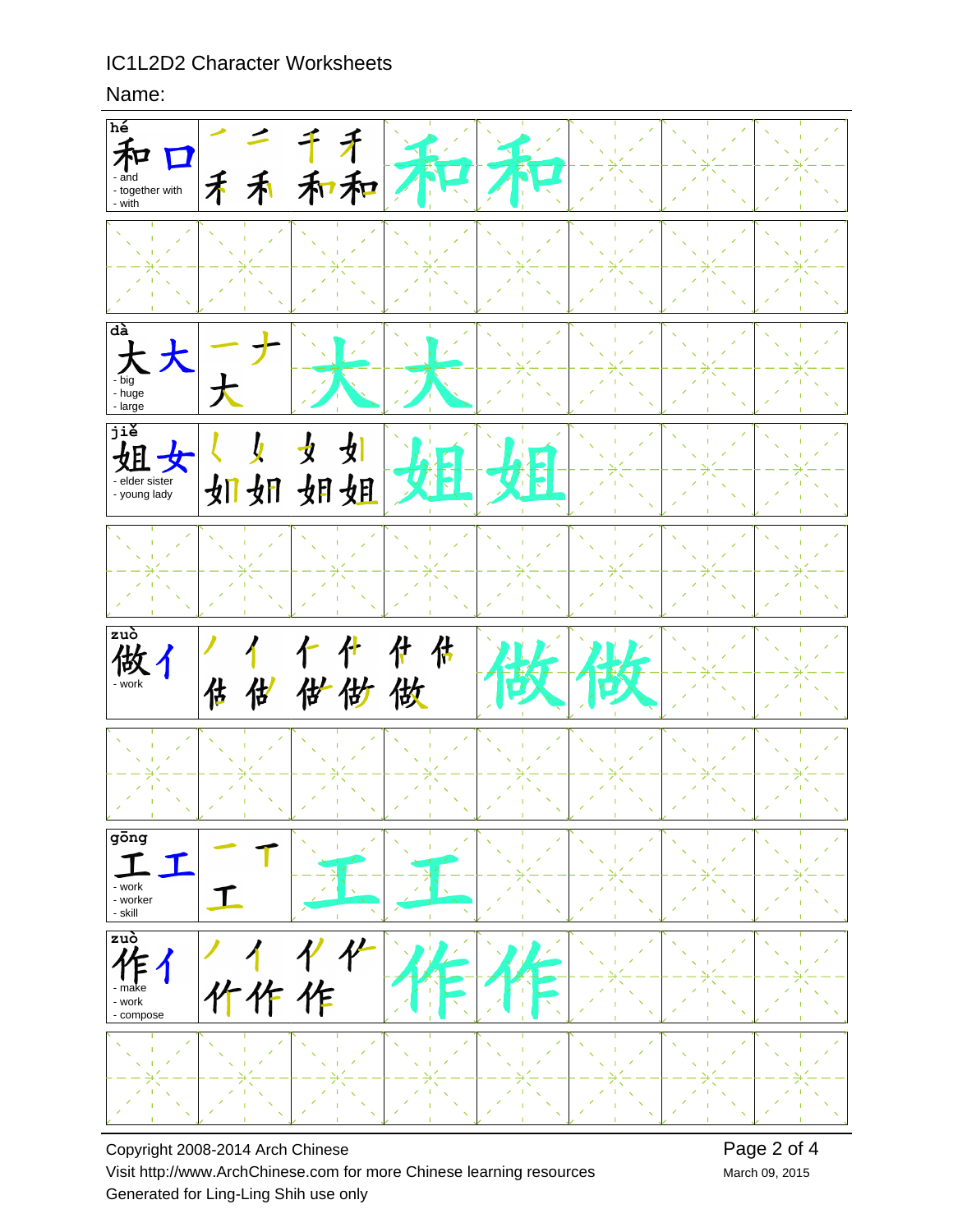#### Name:



Copyright 2008-2014 Arch Chinese Visit http://www.ArchChinese.com for more Chinese learning resources Generated for Ling-Ling Shih use only

March 09, 2015 Page 3 of 4